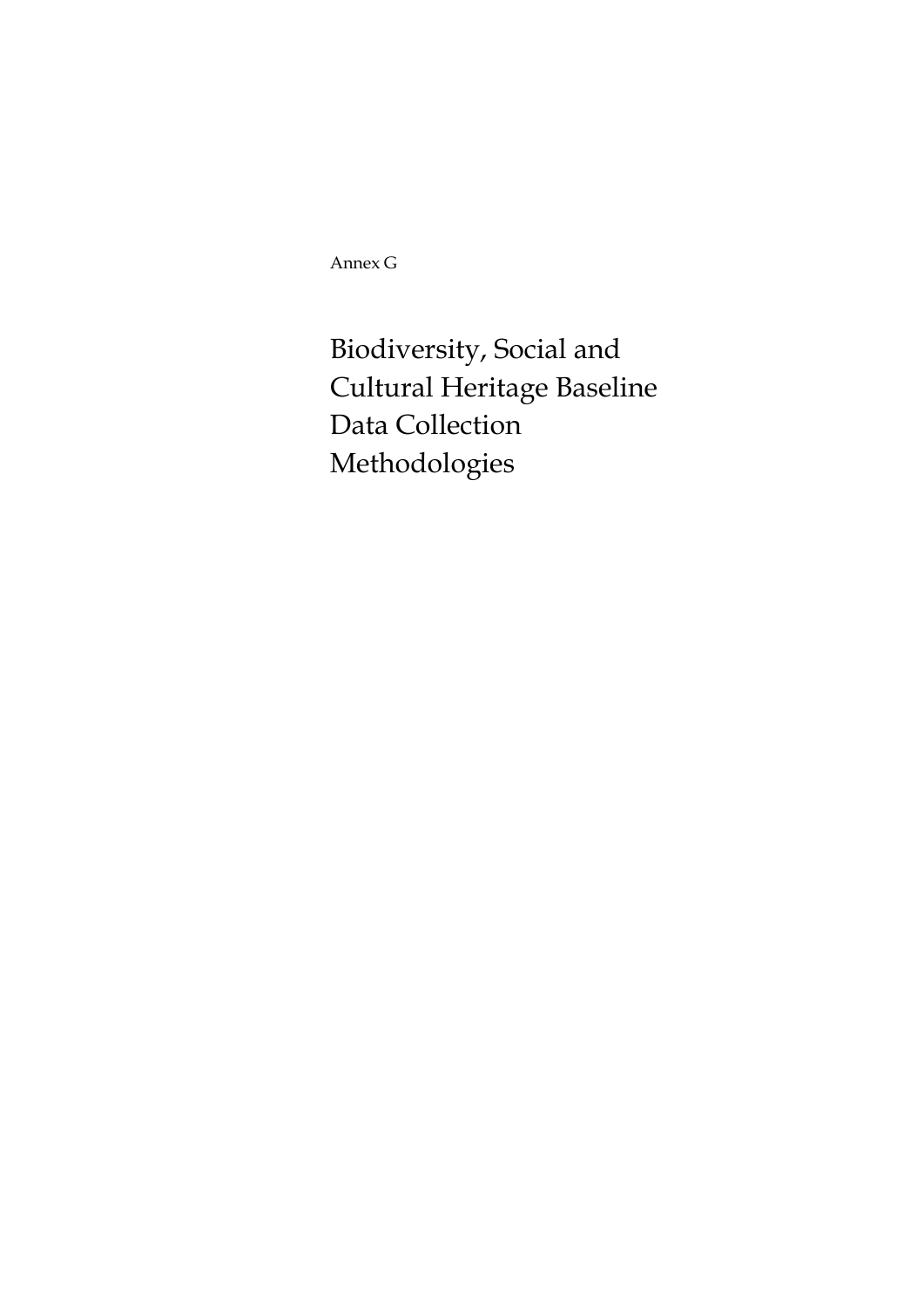This *Annex* provides the methodologies for the collection of baseline data related to Biodiversity, Social and Cultural Heritage. These methodologies were developed in line with the IFC Performance Standards.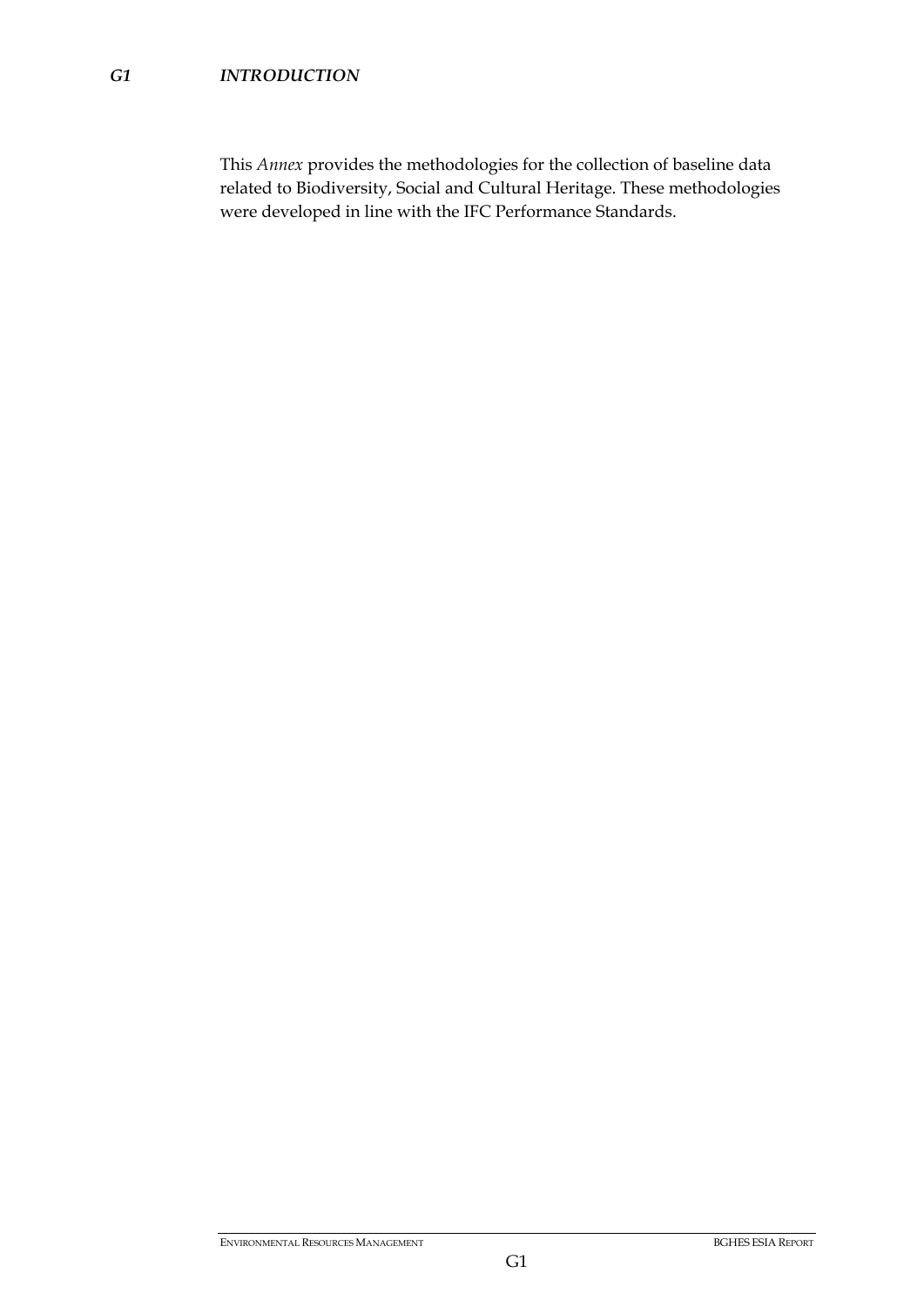Ecological studies for the Batoka Gorge ESIA process and surrounding areas were conducted and reported in 1993 and May 1998. These studies provided sub-reports on vegetation, wildlife and fisheries, were compiled to a high standard and provide a good baseline for the conditions at that time. Aspects that have changed since that time, such as the status of wildlife populations, crocodiles, and the status of key species of concern (e.g. Taita Falcons) have been addressed in detail in the current study. Habitat maps have also been extended to cover the entire area of influence in a consistent manner.

## *G2.1 GAP ANALYSIS*

ERM conducted a Gap Analysis on the 1998 Additional Studies. This Gap Analysis concluded that these sub-reports presented useful ecological data for the Project Area and surrounds over various seasons, and provided a comprehensive description of the diversity of floral and faunal species occurring there. Many species are identified and the seasonality of the site has been well represented. However, to meet international standard requirements and the IFC Performance Standard 6 in particular, the following broad data gaps were identified and needed to be addressed:

- **Conservation Issues** Impacts on protected areas in their various forms and within the vicinity of the project area have not been comprehensively assessed during previous studies.
- **Habitat Assessment** important habitats were identified, but were mapped over a limited area, which focussed largely on the Zimbabwean side. The habitats within the extent of the transmission lines were not described or assessed. There was no assessment of the transformation and habitats required a classification as Modified, Natural or Critical Habitat. Landuse changes, such as expansion of cultivation areas needed to be reflected in an up-to-date mapping exercise. The current report has aimed to address this gap through a consistent mapping of habitats over the entire area of influence.
- **Faunal Assessment** a comprehensive representation of faunal species was presented, but landuse alterations and decimation of wildlife since the previous studies were conducted, were expected to have impacted the presence of wildlife. An overview of the current state of the large wildlife was therefore needed. An updated assessment of the state of Taita Falcons, Rock Pratincole and other sensitive bird species was needed, and an assessment of how the construction of a dam may affect these populations was required. The Batoka Gorge contains numerous caves, crevices and adits which provide roosting sites for several species of bats. Bat migrations have been observed and are thought to be feeding on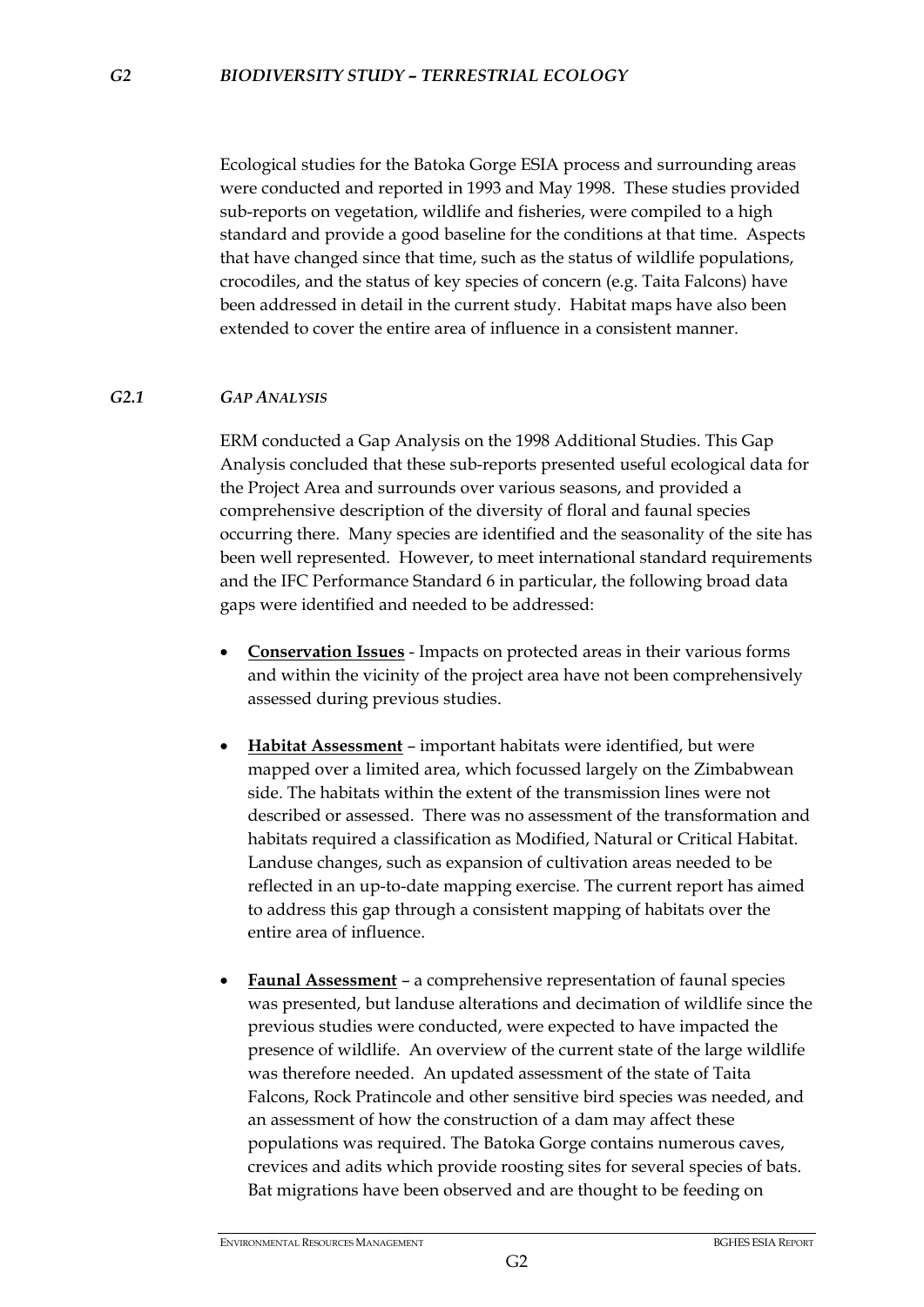emerging aquatic invertebrates. Currently little is known about the species or their migrations, and a data search was needed.

## *G2.2 FIELD STUDIES*

Data on surrounding conservation areas was sourced based on the extent and state of protected areas within the project area from the Zambian Wildlife Agency (ZAWA) and the Zimbabwe National Parks and Wildlife Agency (NPWA).

Field surveys were conducted collaboratively between Black Crystal and ERM. An Ecological Area of Influence was determined covering both Zambia and Zimbabwe, and habitats within that area mapped from available aerial imagery. The various habitat units in Zambia and Zimbabwe were groundtruthed by Black Crystal in September 2014, their dominant species composition and levels of transformation were assessed.

Faunal data were sourced from the Zimbabwe Falconer's Club, CAMPFIRE associations, the Livingstone Natural History Museum, local safari hunters and the Crocodile Farmer's Association.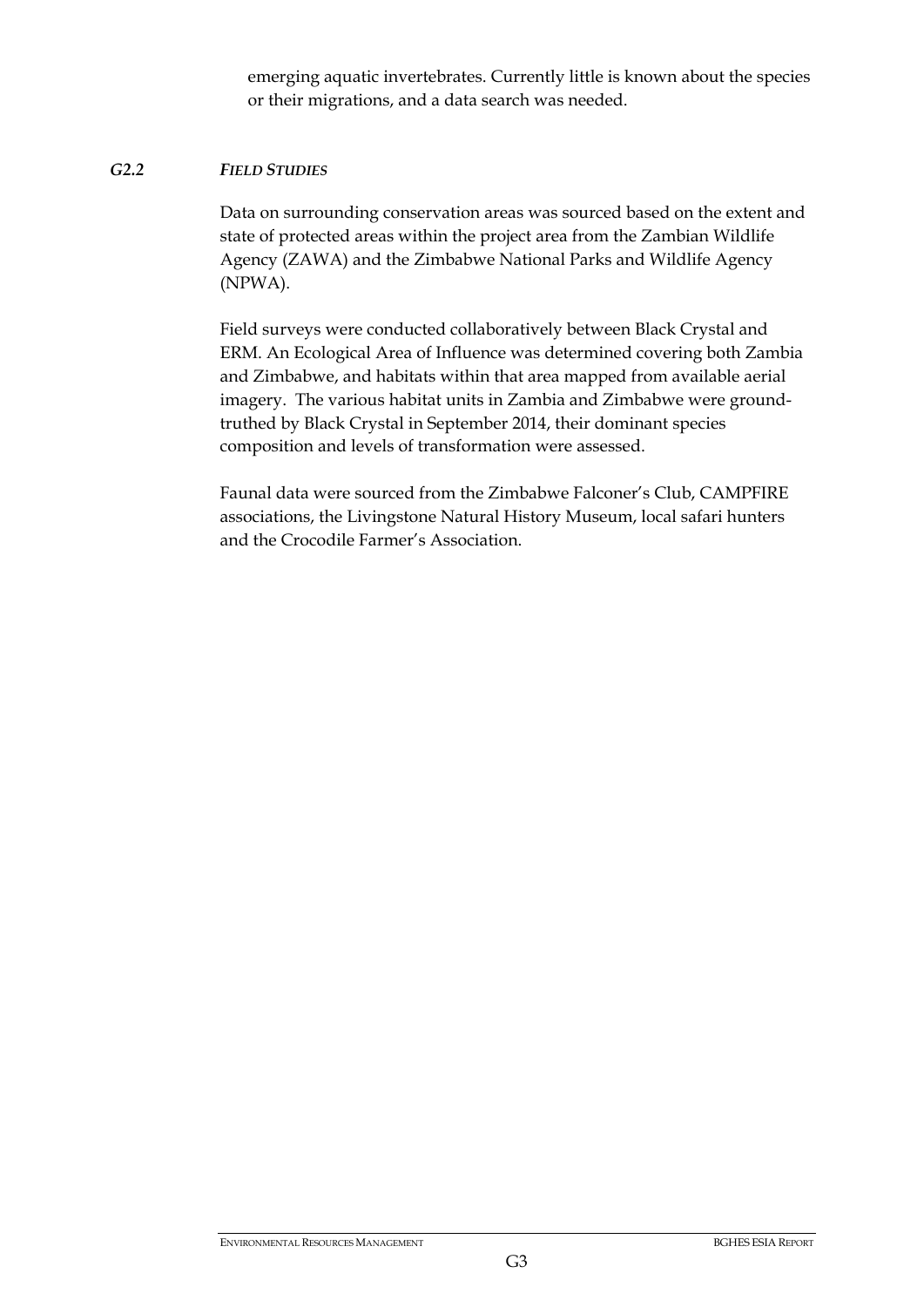The fish communities have been well described for the project area, but other aspects of the aquatic ecology have received little attention. The Present Ecological State (PES) of the aquatic habitats is an important component of an IFC-compliant ecological assessment. The PES is an important reference against which to maintain downstream conditions post construction of the dam wall, and has been assessed as part of an Environmental Flow assessment at two sites downstream of the proposed dam wall. The PES was assessed based on hydrology, geomorphology, vegetation sampling, aquatic macroinvertebrates sampling, expected fish response to harvesting levels and expected crocodile population response to current conditions.

The Aquatic ecology content in this document has been extracted from the Additional studies report presented in May 1998. The Fisheries report was compiled by John Munshell based on fieldwork he conducted in the Batoka Gorge in 1997/1998. The following methods were used at that time:

- Fieldwork involved the sampling of two pools in November 1997. Pool one was deep (>6m) and the total area was 30m². The second pool (Pool Two) was small (10m²) and shallower (<1m). A third site which had been identified was not successfully sampled. The nets were set there overnight and raised the following morning for a total of seven days but no fish were caught using gillnets.
- A fish toxicant (rotenone) was used in the pools. These pools were isolated since the Zambezi was at low flow during the time of the sampling in November. There was no need to use a block net since the whole pool was poisoned.
- Examination of catches of local fishermen were recorded in November 1997 and March 1998. There were 10 part-time fishermen in the Batoka Gorge. A few occasional fishermen also visited the gorge. No professional fishermen were identified in the area. The fishermen used hand-nets and rod line to catch fish. Each fisherman has three hand-nets and four rod lines. Their catches were also examined.
- In February 1998 the Zambezi River was flowing quite fast and the pools that had been previously sampled were all covered. It was impossible to do any sampling in the Batoka Gorge. A tributary of the Zambezi flowing into the Batoka Gorge, DibuDibu, was sampled using the fish toxicant. The sampling areas that the National Museum in Zimbabwe had sampled were revisited.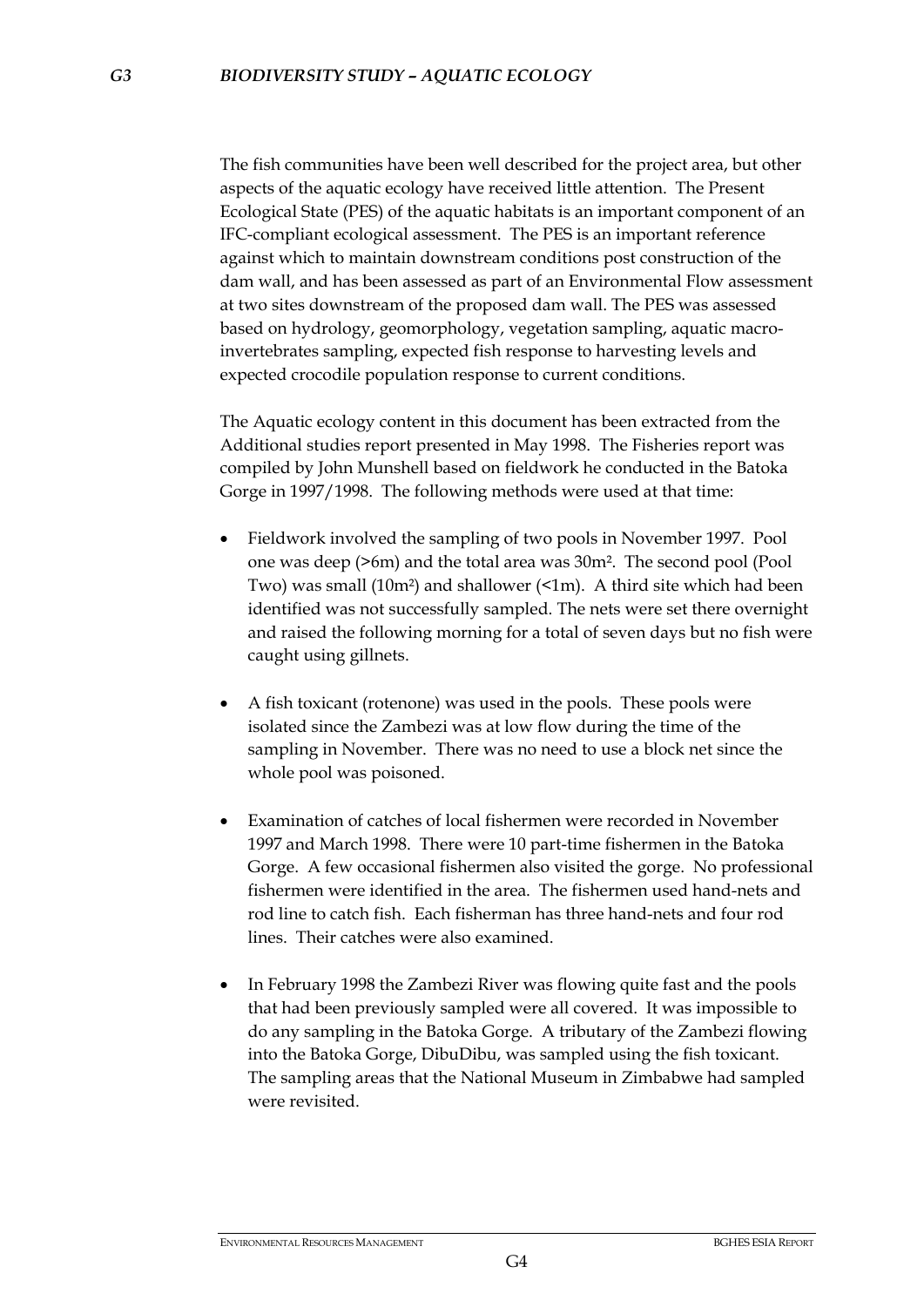# *G4.1 OBJECTIVES*

The objectives of the EF assessment were:

- to evaluate the present day condition (i.e. the present structure and functioning) of the Zambezi River from upstream of BGHES to Kariba Dam;
- to evaluate how the condition of the river could change under different operational scenarios for the proposed BGHES.

## *G4.2 SCOPE OF WORK*

Southern Waters', who conducted the Environmental Flow Assessment (EFA) on behalf of ERM, had the following Scope of Work:

- Delineate the river within the study area and select representative sites for the EF assessment.
- Provide input to the selection of scenarios for the EF assessment.
- Collect/collate primary and secondary data for the configuration of the DRIFT EF assessment model.
- Incorporate the hydrological data provided by ERM into the DRIFT model and select ecologically-relevant flow indicators.
- Model and incorporate the ecohydraulic relationships based on survey data from EF Sites 1 and 2 into the DRIFT model.
- Select of discipline indicators for the DRIFT model.
- Set up, populate and calibrate the DRIFT Decision Support System.
- Simulate of scenarios.
- Present results in a report.

The Scope of Work was restricted to an assessment of the riverine biophysical aspects of the BGHES, and did not include an assessment of the consequent social and economic impacts of the project.

All of the local and international EF team members visited the Zambezi River upstream and downstream of the proposed BGHES between the 1 and 5 of September 2014. Thereafter (27 -31 October 2014), the population and calibration of the DRIFT Decision Support System was completed in a workshop situation in Cape Town.

## *G4.3 THE EF ASSESSMENT PROCESS*

DRIFT (Downstream Response to Imposed Flow Transformations) is an holistic EF assessment approach (Brown *et al.* 2013) that, in this project, was applied at the level of the direct influence of the proposed BGHES. This is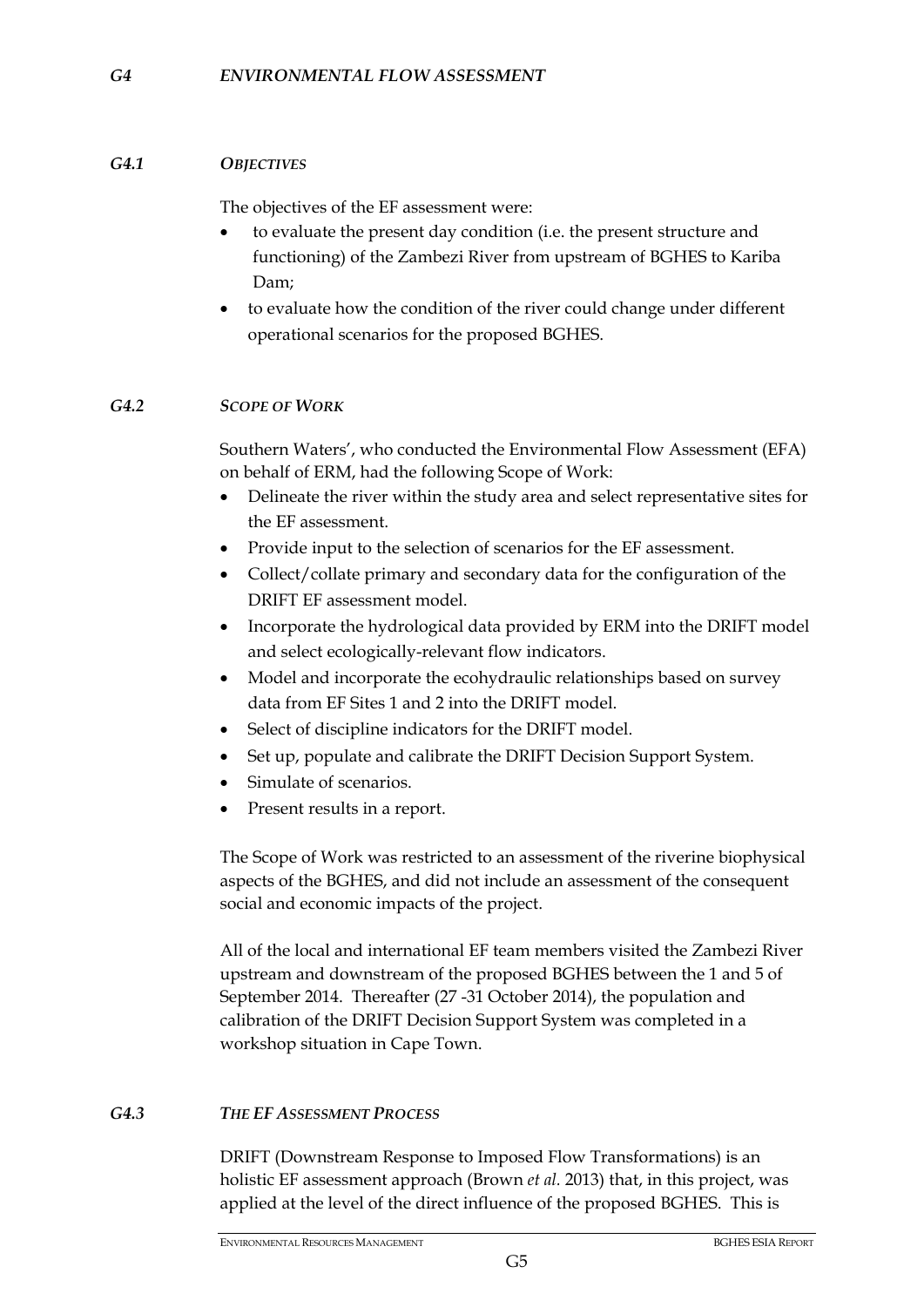essentially the Zambezi River from the location of the proposed BGHES weir to Kariba Dam. The objective was to describe the present condition of the river ecosystem and then, through scenarios, to predict how this could change with different design and operation of the BGHES.

Changes in the hydrological regime drive the assessment process. Each scenario would change flow conditions along the river in a different way, with possible different repercussions for the river system. Once these hydrological changes have been simulated, then the DRIFT software provides predictions of the consequent changes in the biotic and abiotic aspects of the river.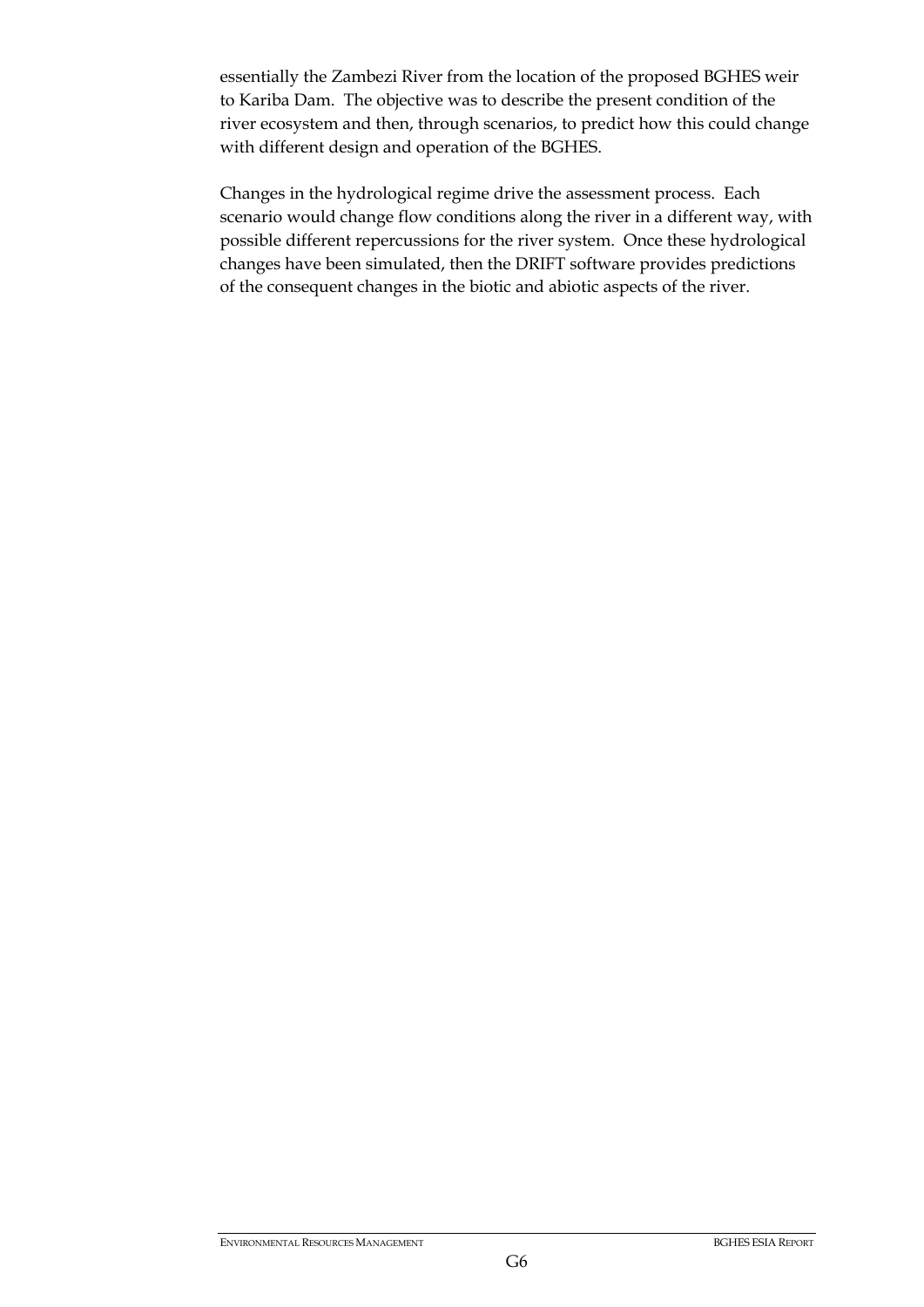A Social Area of Influence (SAoI) was determined though consideration of likely project impacts with the aid of available aerial imagery. A selection of communities (social study communities) were chosen in the SAoI for primary data collection purposes. Social study communities were chosen through random sampling by grouping communities together with likely similar Project impacts (eg impacts associated with transmission lines, impacts associated with access roads, impacts associated with restricted access to the Zambezi River and impacts associated by land take). Communities were chosen randomly from within these groupings and were chosen to provide a representative understanding of the social environment across the SAoI. Downstream impacts are not yet fully understood and although the parties that could be impacted on by changes to flow regime have been identified, baseline data was not been gathered for these communities. In addition, due to the lack of clarity on whether the transmission line from the dam site to Choma is to be included as part of the project in Zambia, communities along this proposed line were also not targeted at this stage.

### *G5.1 SECONDARY DATA COLLECTION*

Secondary data was reviewed on the social-economic profile of both Zambia and Zimbabwe for the national level context, as well as for the provinces and districts in which the proposed project will fall under. No data could be found for the local level / communities that the proposed project is likely to impact. As a result, these communities formed the target for primary data collection. Secondary data was sourced from various organisations, including the government statistical offices, development agencies, and NGOs.

#### *G5.2 PRIMARY DATA COLLECTION ACTIVITIES*

Primary data was obtained from:

- focus group discussions with males and females;
- key informant interviews;
- household surveys; and
- site observations

Tools were prepared to guide all primary data collection activities. Village heads were notified by a member of the field team prior to the data collection activities were due to take place. They were informed of the purpose of the data collection exercise and were asked for permission for the exercises to go ahead.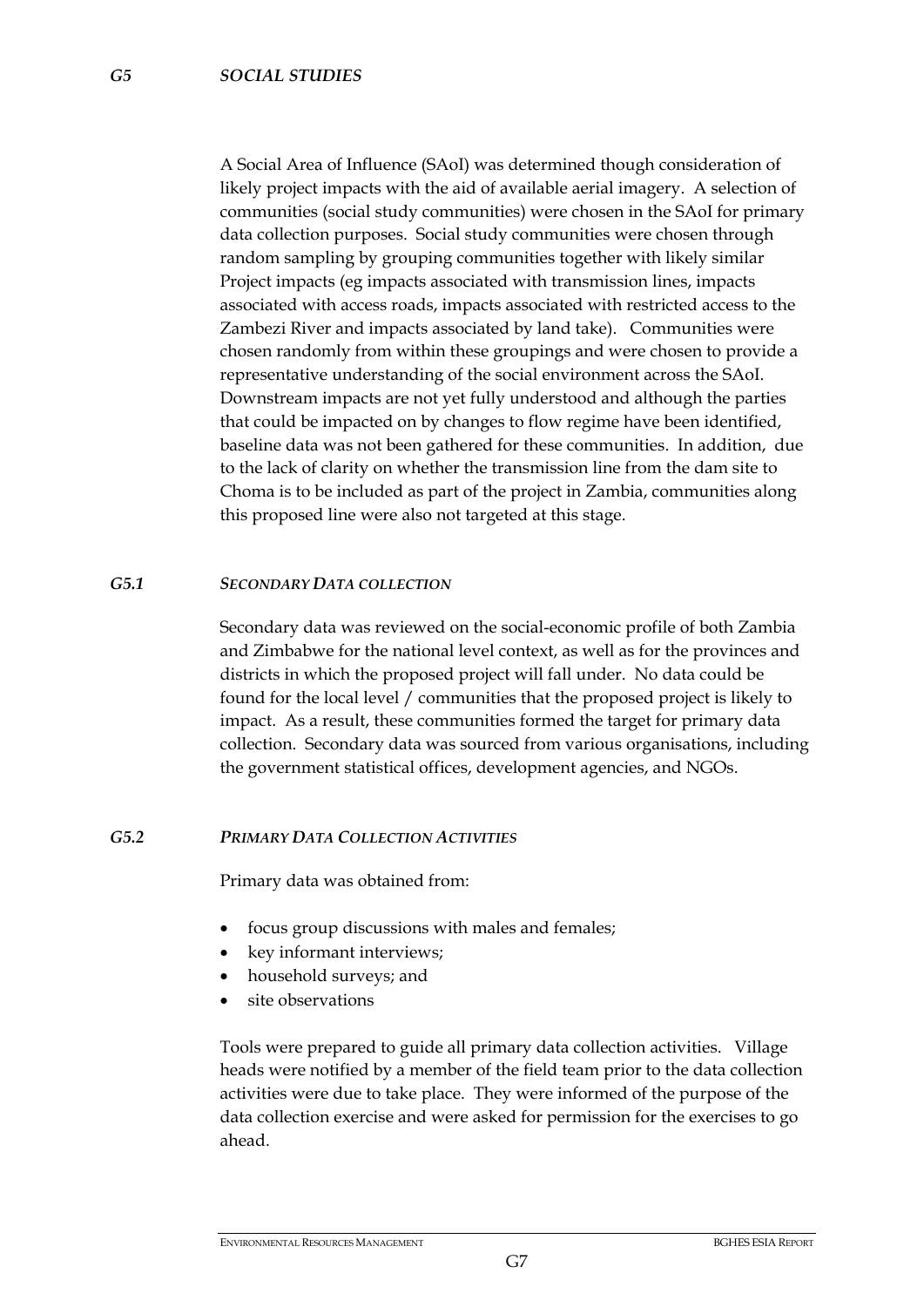## *G5.2.1 Focus Groups Discussions (FGDs)*

Semi-structured meetings were held with men and women (including male and female youth) to gain a good understanding of the socio-economic baseline in the local communities. In order to select participants for the focus groups and to capture the views of vulnerable groups (such as the elderly and those with disabilities), the field team, aided by the village head, gathered the community and requested for volunteers including representatives from the respective vulnerable groups. After volunteers had nominated themselves, the team selected a sample, generally ranging from 6-10 participants. Using this method, the field team were able to select various age groups and less able community members to participate in meetings.

### *Figure G5.1 Pictures of FGDs*



Source: ERM Social Survey. Left – Female FGD Borehole 126, Zimbabwe. Right: Male FGS, Chibule, Zambia

#### *G5.2.2 Key Informant Interviews (KIIs)*

Key informants are individuals who have knowledge of a specific subject or are informed members of the community, such as government representatives, local leaders /village heads, religious leaders, school teachers, healthcare professionals, NGOs, etc.

The objectives of the key informant interviews were to solicit information regarding the local community, to identify potential impacts and mitigation measures and to discuss community needs.



#### *Figure G5.2 Pictures of KIIs*

ENVIRONMENTAL RESOURCES MANAGEMENT BGHES ESIA REPORT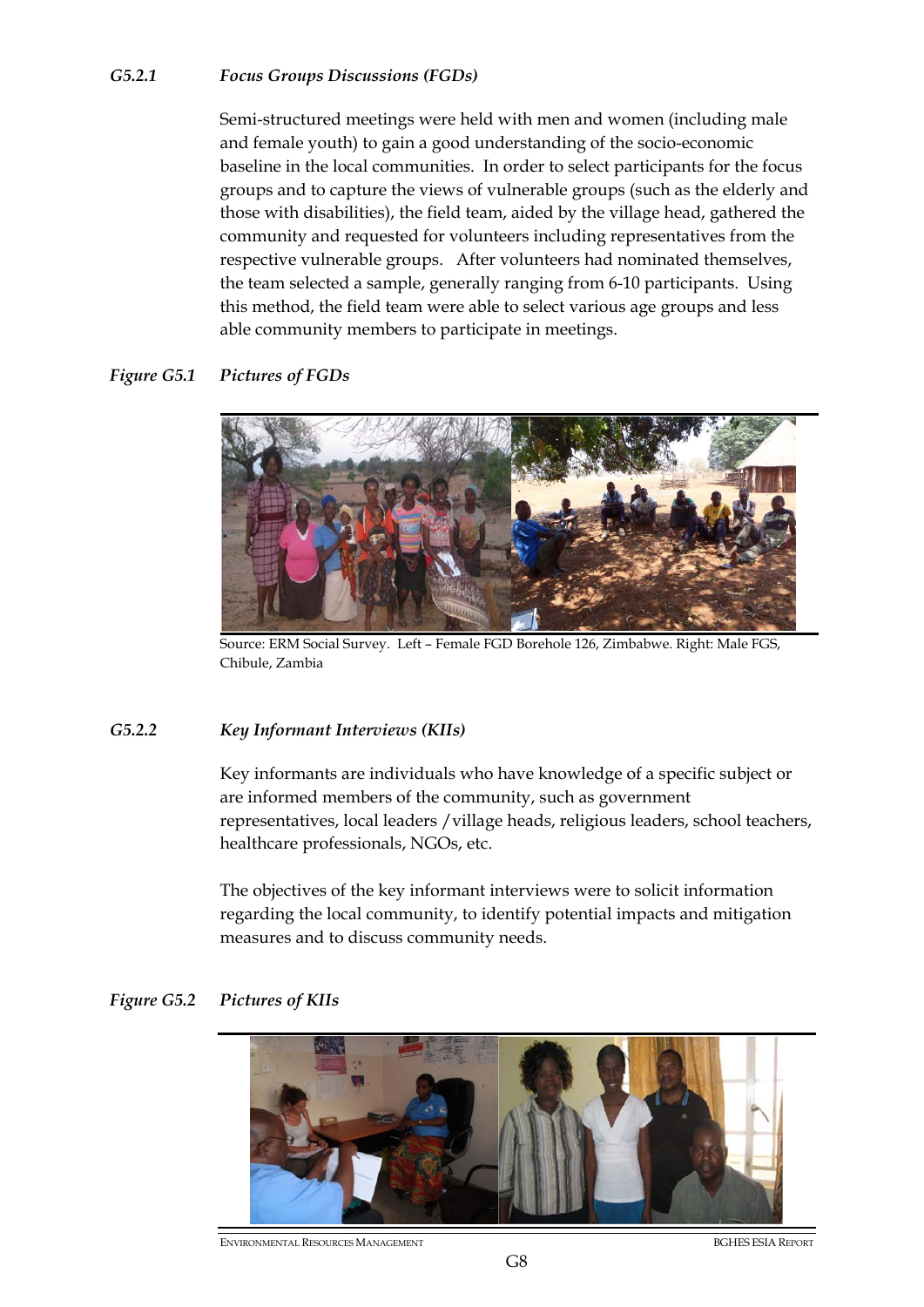Source: ERM Social Survey. Left – Nurse at Mukuni Health Clinic, Zambia. Right – CAMPFIRE officers, Zimbabwe

## *G5.2.3 Household Surveys*

In Zambia and Zimbabwe, a household (HH) is defined as a person or group of persons related or unrelated who live together and make common cooking arrangements (i.e. sharing a cooking pot).

Household surveys was conducted to collect quantitative information including demographics, livelihoods and land use, income and expenditure, health at the household level. The field team used a random sampling strategy to select households for inclusion. On average, 30% of households per village were selected for inclusion as part of the household survey (calculations were based on population figures given by the village head). Data from the household surveys were entered into an excel database for analysis.

# *Figure G5.3 Pictures of Household Survey*



Source: ERM Social Survey. Left – HH survey In Chisuma, Zimbabwe. Right – Administering HH survey N'gandu, Zambia.

# *G5.3 VULNERABILITY ASSESSMENT METHODOLOGY*

"*Vulnerability' describes the reduced ability of some communities or households to cope with the events and stresses to which they are exposed*."(1)

Vulnerability of receptors to social impacts is dependent on the level of resilience of individuals to cope with socio-economic or bio-physical change. Vulnerable groups are more susceptible to negative impacts or have a limited ability to take advantage of positive impacts. Resilience is based on having access to the necessary resources (e.g. financial credit, assets such as crops, shelter, etc) and physical/mental capacity (e.g. strength to relocate, skills to rebuild a business, etc) to cope with change. *Figure G5.4* shows how resilience to cope with change relates to vulnerability and therefore sensitivity to impacts.

(1) Green, P. (2008) *From Poverty to Power*. Oxford, UK: Oxfam. p 201

-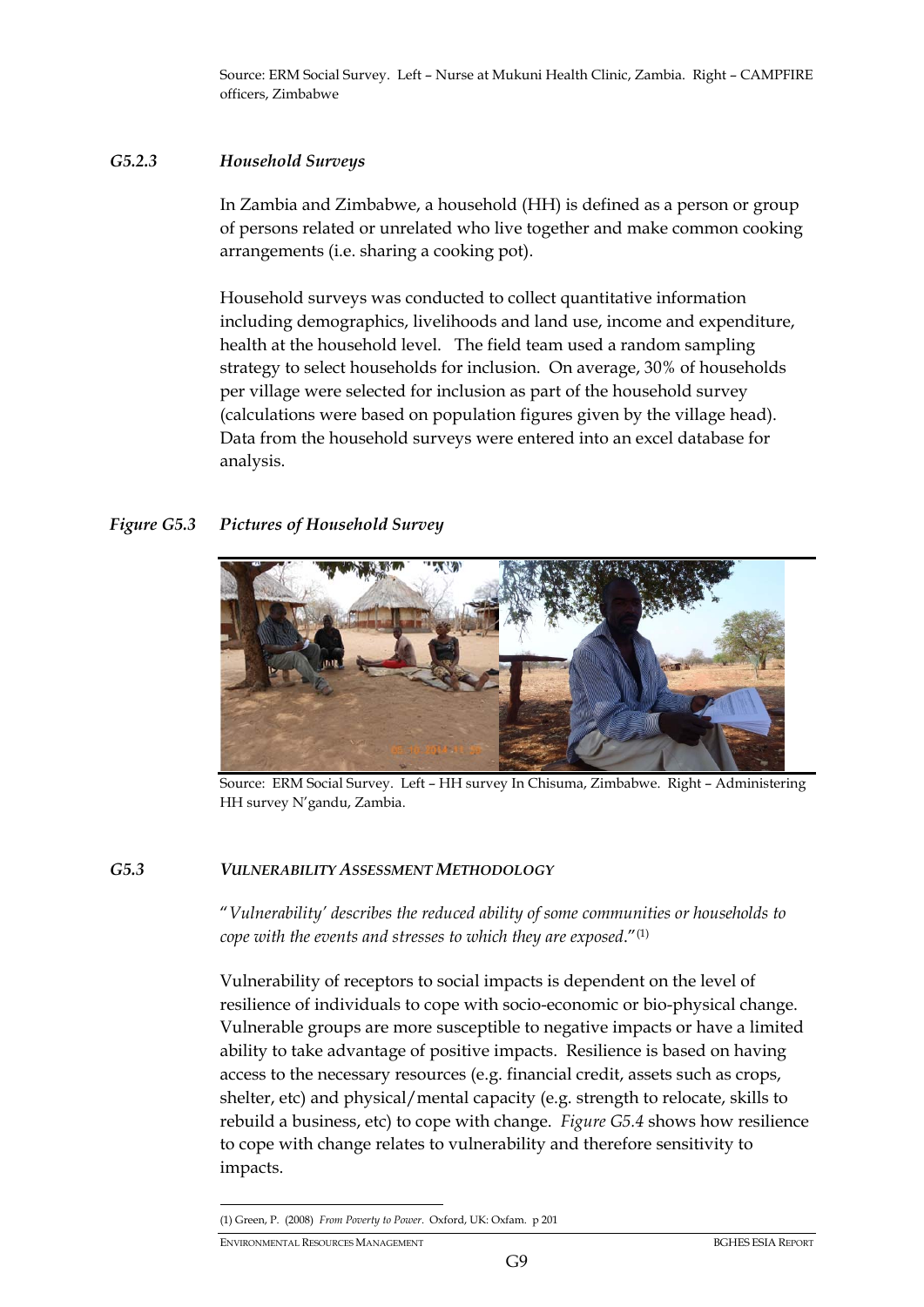

Below is a framework that has been used in order to assess aspects considered during the identification of vulnerable groups.

# *Table G5.1 Characteristics that Underpin Vulnerability*

| <b>Access / Status</b>                                                         | Aspects to be considered   | <b>Sensitivity Indicators</b>          |  |  |  |  |
|--------------------------------------------------------------------------------|----------------------------|----------------------------------------|--|--|--|--|
| Human Receptors' (individuals, groups, households, communities etc) access to: |                            |                                        |  |  |  |  |
| Livelihoods                                                                    | Diversity of livelihoods   | Reliance on one principal<br>$\bullet$ |  |  |  |  |
|                                                                                | Legality of livelihood     | livelihood                             |  |  |  |  |
|                                                                                | Productivity of livelihood | Principal livelihoods are<br>٠         |  |  |  |  |
|                                                                                |                            | relatively unproductive                |  |  |  |  |
|                                                                                |                            | Principal livelihoods are<br>٠         |  |  |  |  |
|                                                                                |                            | unsustainable, fragile or              |  |  |  |  |
|                                                                                |                            | illegal.                               |  |  |  |  |
| <b>Resources</b>                                                               | Water<br>$\bullet$         | Access limited to few<br>$\bullet$     |  |  |  |  |
|                                                                                | Non-Timber Forest          | resources                              |  |  |  |  |
|                                                                                | Products                   | Resource shortages are                 |  |  |  |  |
|                                                                                | Land                       | frequent and serious                   |  |  |  |  |
|                                                                                |                            | Resources available are                |  |  |  |  |
|                                                                                |                            | legally protected and use              |  |  |  |  |
|                                                                                |                            | is illegal                             |  |  |  |  |
| Services and infrastructure                                                    | Health<br>$\bullet$        | Minimal access to key<br>$\bullet$     |  |  |  |  |
|                                                                                | Education                  | services and                           |  |  |  |  |
|                                                                                | Transport                  | infrastructure                         |  |  |  |  |
|                                                                                | Recreation                 | Provision of key services<br>٠         |  |  |  |  |
|                                                                                | Savings and support        | and infrastructure is poor.            |  |  |  |  |
|                                                                                | networks                   |                                        |  |  |  |  |
|                                                                                | Fair Policing and Security |                                        |  |  |  |  |

ENVIRONMENTAL RESOURCES MANAGEMENT BGHES ESIA REPORT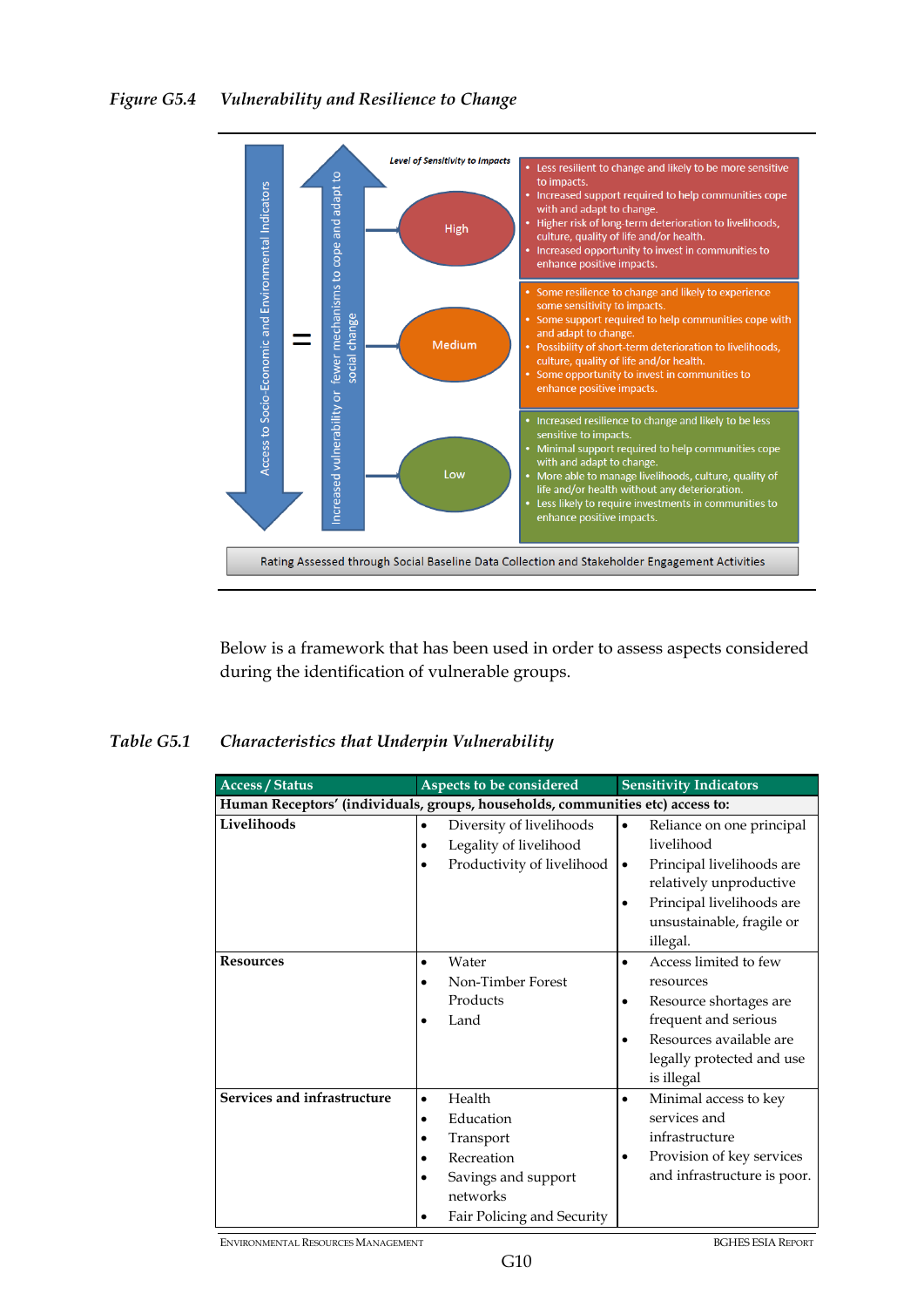| <b>Access / Status</b>                                                      | Aspects to be considered |                                         | <b>Sensitivity Indicators</b> |                                               |  |  |
|-----------------------------------------------------------------------------|--------------------------|-----------------------------------------|-------------------------------|-----------------------------------------------|--|--|
| Participation in political and                                              | $\bullet$                | Freedom of association                  | $\bullet$                     | Minimal ability to                            |  |  |
| civil institutions and decision                                             | $\bullet$                | Freedom from corruption                 |                               | participate in orthodox                       |  |  |
| making                                                                      |                          |                                         |                               | governance and decision                       |  |  |
|                                                                             |                          |                                         |                               | making systems                                |  |  |
|                                                                             |                          |                                         |                               | Subject to high levels of                     |  |  |
|                                                                             |                          |                                         |                               | corruption                                    |  |  |
|                                                                             |                          |                                         |                               | Restrictions on rights of                     |  |  |
|                                                                             |                          |                                         |                               | association, ability to                       |  |  |
|                                                                             |                          |                                         |                               | participate freely in                         |  |  |
|                                                                             |                          |                                         |                               | governance                                    |  |  |
| Community and social                                                        | $\bullet$                | Security                                | $\bullet$                     | Subject to marginalisation                    |  |  |
| inclusion and cohesion                                                      | $\bullet$                | Freedom from inter and                  |                               | and discrimination.                           |  |  |
|                                                                             |                          | intra community cohesion                | $\bullet$                     | Subject to violence and                       |  |  |
|                                                                             |                          |                                         |                               | conflict.                                     |  |  |
| Human Receptors' (individuals, groups, households, communities etc) status: |                          |                                         |                               |                                               |  |  |
| Health                                                                      | $\bullet$                | Health status including                 | ٠                             | Acute illness                                 |  |  |
|                                                                             |                          | malnutrition, infectious                | $\bullet$                     | Chronic illness                               |  |  |
|                                                                             |                          | diseases, disability etc                | ٠                             | Maternal mortality                            |  |  |
|                                                                             |                          |                                         | $\bullet$                     | Child mortality.                              |  |  |
| Knowledge, skills and                                                       | $\bullet$                | Levels of knowledge skills              | $\bullet$                     | Literacy                                      |  |  |
| education                                                                   |                          | and education                           | $\bullet$                     | School attendance                             |  |  |
|                                                                             | $\bullet$                | Ability to participate in               |                               | Education levels achieved                     |  |  |
|                                                                             |                          | orthodox economic and                   |                               |                                               |  |  |
|                                                                             |                          | social systems.                         |                               |                                               |  |  |
| <b>Financial resources</b>                                                  | $\bullet$                | Income generation                       | $\bullet$                     | Income levels relative to                     |  |  |
|                                                                             | $\bullet$                | Savings                                 |                               | expenditure                                   |  |  |
|                                                                             |                          |                                         | $\bullet$                     | Ability to pay for food,                      |  |  |
|                                                                             |                          |                                         |                               | key services, resources                       |  |  |
|                                                                             |                          |                                         |                               | and infrastructure                            |  |  |
| Labour rights                                                               | $\bullet$                | Forced labour                           | $\bullet$                     | Subject to forced labour /                    |  |  |
|                                                                             | $\bullet$                | Child labour                            |                               | slavery, indentured<br>labour                 |  |  |
|                                                                             | $\bullet$                | Right to association                    |                               |                                               |  |  |
|                                                                             |                          | Health and safety<br>standards          |                               | Subject to children labour                    |  |  |
|                                                                             |                          |                                         |                               | Subject to inadequate<br>occupational H&S and |  |  |
|                                                                             | ٠                        | Minimum wage etc                        |                               | accommodation standards                       |  |  |
| Independent cultural identity                                               |                          |                                         |                               |                                               |  |  |
|                                                                             | $\bullet$                | Desire to maintain strong               | $\bullet$                     | Desire to maintain strong                     |  |  |
|                                                                             |                          | independent cultural                    |                               | independent cultural                          |  |  |
|                                                                             | $\bullet$                | identity.<br>Desire to avoid all socio- | $\bullet$                     | identity<br>Desire to avoid all socio-        |  |  |
|                                                                             |                          |                                         |                               |                                               |  |  |
|                                                                             |                          | cultural change                         |                               | cultural change                               |  |  |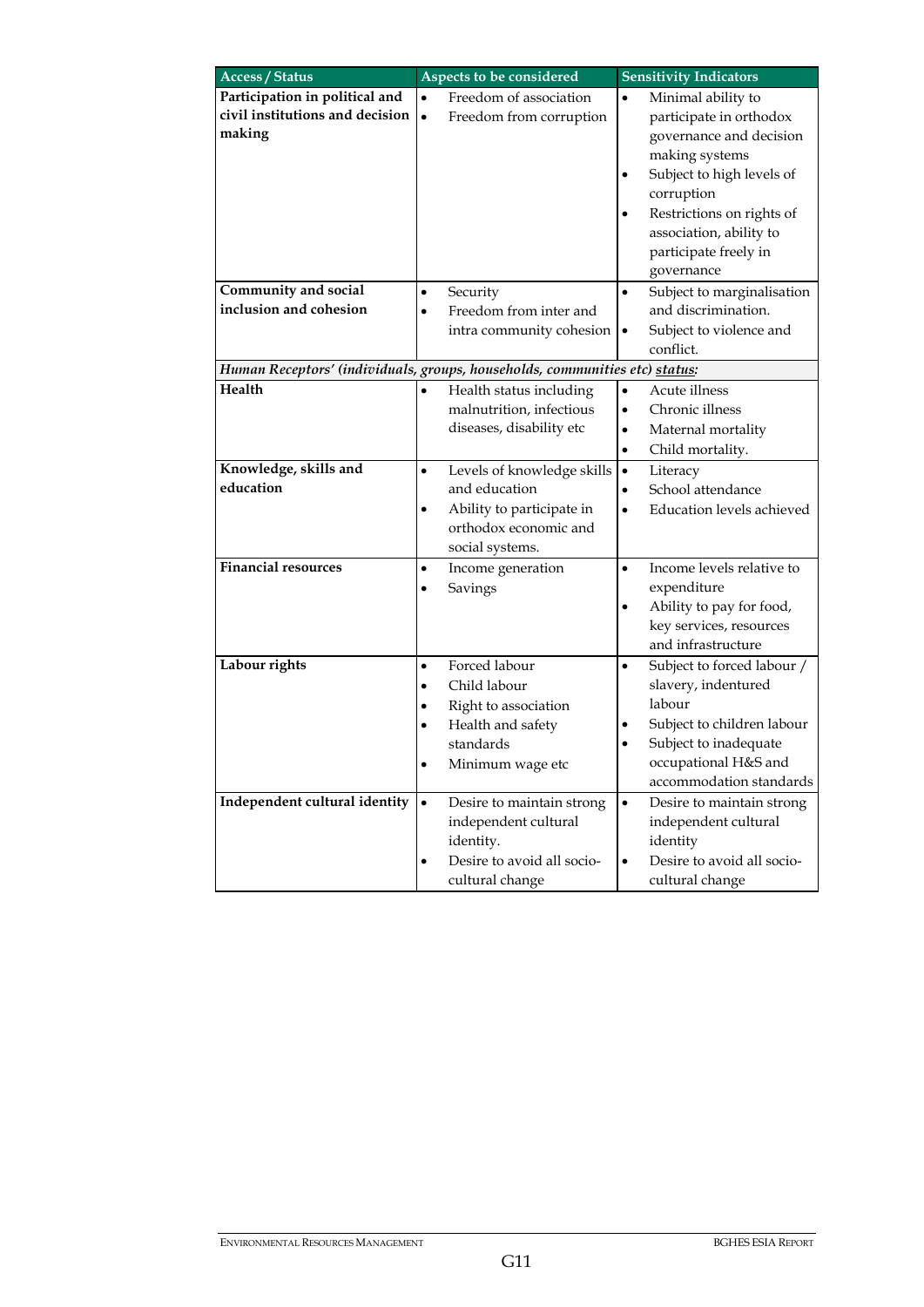The cultural heritage baseline has been developed through an analysis of both primary and secondary data. ERM commissioned Richard Mbewe of the Zambian National Heritage Conservation Commission (NHCC) and Rob Burrett, associate researcher at the Natural History Museum of Zimbabwe and of Black Crystal Consultants to undertake primary data collection. ERM drew together the reports submitted by both of the consultants in order to develop a consolidated cultural heritage baseline chapter.

### *G6.1 SECONDARY DATA COLLECTION*

Secondary data was reviewed for information relating to cultural heritage resources in the Project area of both Zambia and Zimbabwe. This included analysis of previous environmental studies undertake for the proposed Batoka Gorge Hydroelectric Scheme, as well as other published reports on heritage in the two countries. In Zambia, the archaeological register (housed by the National Heritage Conservation Commission) and in Zimbabwe, the records of the Archaeological Survey of Zimbabwe (housed in the Zimbabwe Museum of Human Sciences, Harare) were also reviewed in order to gain a deeper understanding of the regional cultural heritage baseline.

#### *G6.2 PRIMARY DATA COLLECTION*

Following the review of secondary data, field reconnaissance was conducted in both Zambia and Zimbabwe for the Project footprint (2).

The key objectives of the field studies were to:

- Undertake interviews with key informants from local communities to identify sites of intangible value. This included discussions with chiefs and their representatives.
- Revisit the cultural heritage sites already recorded as part of the 1993 and 1998 studies in order to collect precise GPS readings and additional information on the site context and content. (GPS readings collected as previous studies were incomplete).
- Take digital photographs of cultural heritage sites.
- Investigate spatial gaps in the Project footprint. In Zambia these included the area around the proposed dam and the edges of the plateau beside the

<u>.</u>

<sup>(2)</sup> Note: primary data collection was not undertaken for the transmission lines. The locations of the transmission line routings are not yet known (although a 3km wide corridor is currently being explored) hence, transmission line data was sourced solely from a review of secondary data.